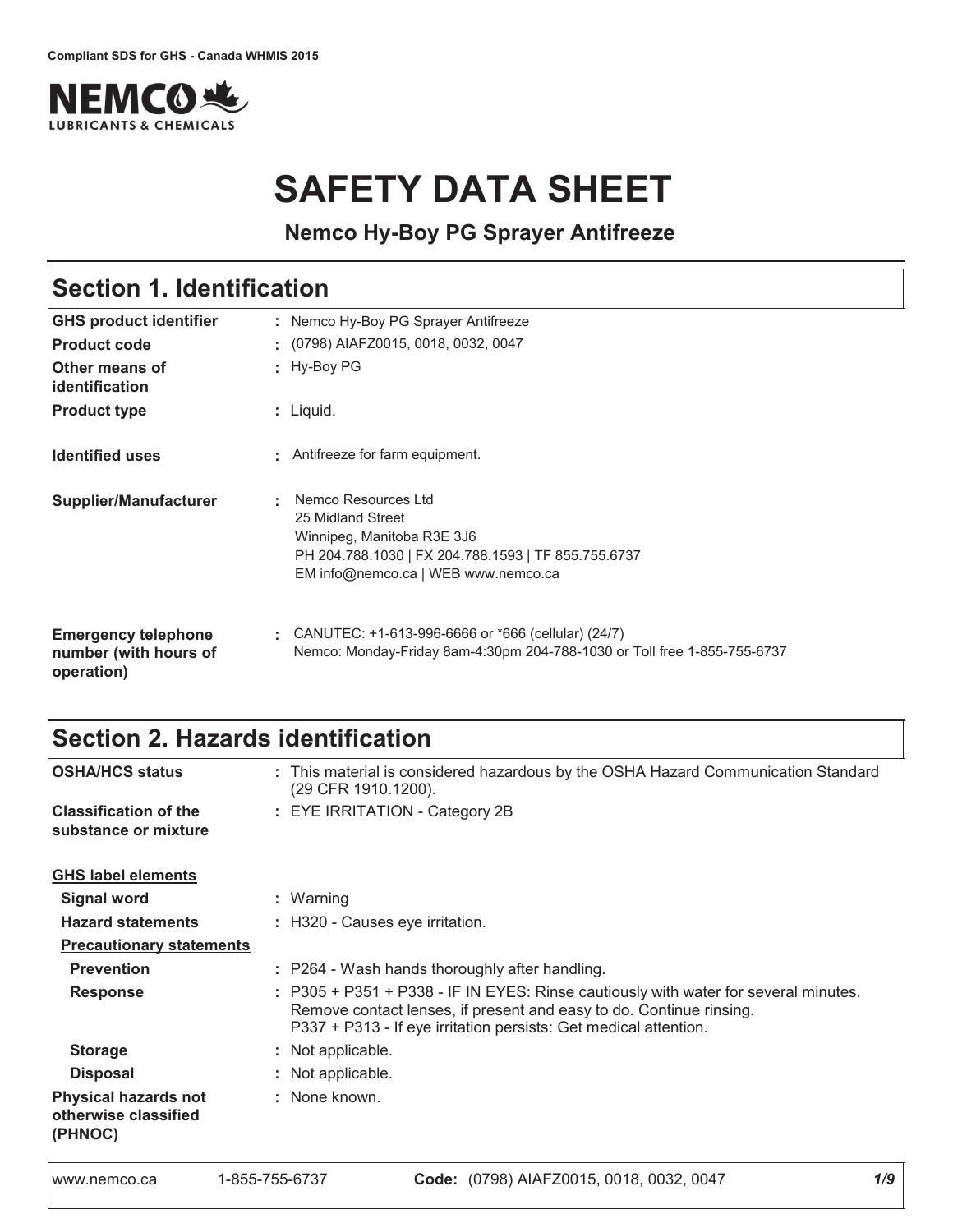

## **Section 2. Hazards identification**

| <b>Health hazards not</b> |
|---------------------------|
| otherwise classified      |
| (HHNOC)                   |

: None known.

# Section 3. Composition/information on ingredients

| Substance/mixture | : Mixture   |
|-------------------|-------------|
| Other means of    | : Hy-Boy PG |
| identification    |             |

#### **CAS number/other identifiers**

| <b>CAS number</b>   | : Not applicable.                    |
|---------------------|--------------------------------------|
| <b>Product code</b> | . (0798) AIAFZ0015, 0018, 0032, 0047 |
| Ingradiant nama     |                                      |

| Ingredient name  | $\frac{0}{0}$ | <b>CAS</b><br>number |  |  |
|------------------|---------------|----------------------|--|--|
| Propane-1,2-diol | >39           | 57-55-6              |  |  |

Any concentration shown as a range is to protect confidentiality or is due to batch variation.

There are no additional ingredients present which, within the current knowledge of the supplier and in the concentrations applicable, are classified as hazardous to health or the environment and hence require reporting in this section.

Occupational exposure limits, if available, are listed in Section 8.

### **Section 4. First aid measures**

#### **Description of necessary first aid measures**

| Eye contact         | : Immediately flush eyes with plenty of water, occasionally lifting the upper and lower<br>eyelids. Check for and remove any contact lenses. Continue to rinse for at least 20<br>minutes. If irritation persists, get medical attention.                                                                                                                                                              |
|---------------------|--------------------------------------------------------------------------------------------------------------------------------------------------------------------------------------------------------------------------------------------------------------------------------------------------------------------------------------------------------------------------------------------------------|
| <b>Inhalation</b>   | : Remove victim to fresh air and keep at rest in a position comfortable for breathing. If<br>not breathing, if breathing is irregular or if respiratory arrest occurs, provide artificial<br>respiration or oxygen by trained personnel. It may be dangerous to the person providing<br>aid to give mouth-to-mouth resuscitation. Maintain an open airway. Get medical<br>attention if symptoms occur. |
| <b>Skin contact</b> | : Flush contaminated skin with plenty of water. Get medical attention if symptoms occur.<br>Wash clothing before reuse. Clean shoes thoroughly before reuse.                                                                                                                                                                                                                                           |
| Ingestion           | : If material has been swallowed, do not induce vomiting. Get medical attention<br>immediately.                                                                                                                                                                                                                                                                                                        |

#### Most important symptoms/effects, acute and delayed

| <b>Potential acute health effects</b> |                                                                                            |  |  |  |  |  |  |  |
|---------------------------------------|--------------------------------------------------------------------------------------------|--|--|--|--|--|--|--|
| Eye contact                           | : Causes eye irritation.                                                                   |  |  |  |  |  |  |  |
| <b>Inhalation</b>                     | : No known significant effects or critical hazards.                                        |  |  |  |  |  |  |  |
| <b>Skin contact</b>                   | : No known significant effects or critical hazards.                                        |  |  |  |  |  |  |  |
| Ingestion                             | : No known significant effects or critical hazards.                                        |  |  |  |  |  |  |  |
| Over-exposure signs/symptoms          |                                                                                            |  |  |  |  |  |  |  |
| Eye contact                           | : Adverse symptoms may include the following:<br>pain or irritation<br>watering<br>redness |  |  |  |  |  |  |  |
| <b>Inhalation</b>                     | : No known significant effects or critical hazards.                                        |  |  |  |  |  |  |  |
| <b>Skin contact</b>                   | : No known significant effects or critical hazards.                                        |  |  |  |  |  |  |  |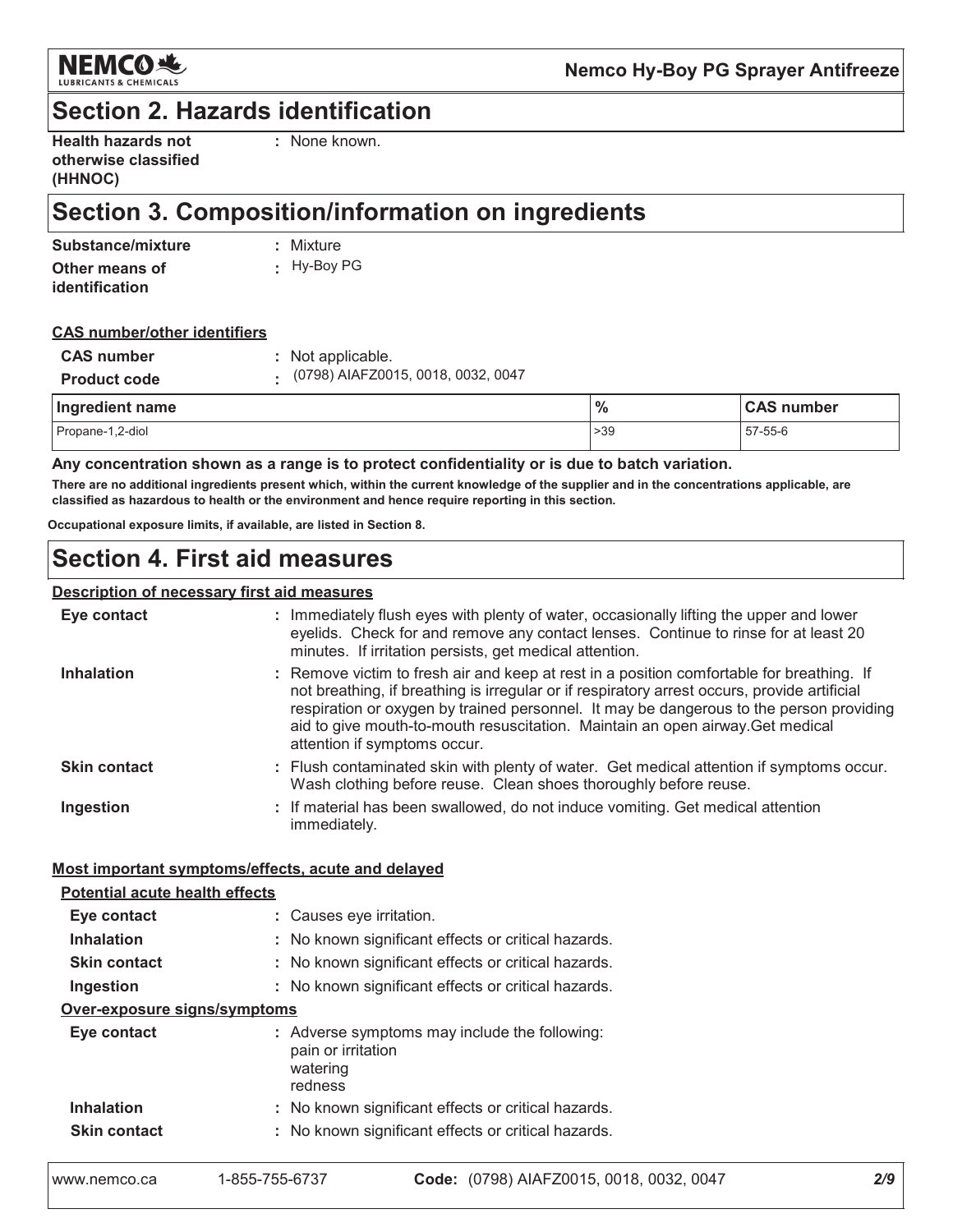

### **Section 4. First aid measures**

Ingestion

: No known significant effects or critical hazards.

#### Indication of immediate medical attention and special treatment needed, if necessary

| Notes to physician                | : Treat symptomatically. Contact poison treatment specialist immediately if large<br>quantities have been ingested or inhaled. |
|-----------------------------------|--------------------------------------------------------------------------------------------------------------------------------|
| <b>Specific treatments</b>        | : No specific treatment.                                                                                                       |
| <b>Protection of first-aiders</b> | : No special protection is required.                                                                                           |

See toxicological information (Section 11)

## **Section 5. Fire-fighting measures**

| <b>Extinguishing media</b>                               |                                                                                                                                                                          |
|----------------------------------------------------------|--------------------------------------------------------------------------------------------------------------------------------------------------------------------------|
| <b>Suitable extinguishing</b><br>media                   | : Use an extinguishing agent suitable for the surrounding fire.                                                                                                          |
| Unsuitable extinguishing<br>media                        | : None known.                                                                                                                                                            |
| <b>Specific hazards arising</b><br>from the chemical     | : No specific fire or explosion hazard.                                                                                                                                  |
| <b>Hazardous thermal</b><br>decomposition products       | : Decomposition products may include the following materials:<br>carbon dioxide<br>carbon monoxide                                                                       |
| <b>Special protective actions</b><br>for fire-fighters   | : No special measures are required.                                                                                                                                      |
| <b>Special protective</b><br>equipment for fire-fighters | : Fire-fighters should wear appropriate protective equipment and self-contained breathing<br>apparatus (SCBA) with a full face-piece operated in positive pressure mode. |

### **Section 6. Accidental release measures**

Personal precautions, protective equipment and emergency procedures

| For non-emergency<br>personnel                        | : Avoid breathing vapor or mist. Provide adequate ventilation. Wear appropriate<br>respirator when ventilation is inadequate. Put on appropriate personal protective<br>equipment.                                                                                                                                                                                                                                                                                                                                                                                                                                         |  |  |  |  |  |  |
|-------------------------------------------------------|----------------------------------------------------------------------------------------------------------------------------------------------------------------------------------------------------------------------------------------------------------------------------------------------------------------------------------------------------------------------------------------------------------------------------------------------------------------------------------------------------------------------------------------------------------------------------------------------------------------------------|--|--|--|--|--|--|
|                                                       | For emergency responders : If specialized clothing is required to deal with the spillage, take note of any information in<br>Section 8 on suitable and unsuitable materials. See also the information in "For non-<br>emergency personnel".                                                                                                                                                                                                                                                                                                                                                                                |  |  |  |  |  |  |
| <b>Environmental precautions</b>                      | : Avoid dispersal of spilled material and runoff and contact with soil, waterways, drains<br>and sewers. Inform the relevant authorities if the product has caused environmental<br>pollution (sewers, waterways, soil or air).                                                                                                                                                                                                                                                                                                                                                                                            |  |  |  |  |  |  |
| Methods and materials for containment and cleaning up |                                                                                                                                                                                                                                                                                                                                                                                                                                                                                                                                                                                                                            |  |  |  |  |  |  |
| <b>Spill</b>                                          | : Stop leak if without risk. Move containers from spill area. Approach release from<br>upwind. Prevent entry into sewers, water courses, basements or confined areas. Wash<br>spillages into an effluent treatment plant or proceed as follows. Contain and collect<br>spillage with non-combustible, absorbent material e.g. sand, earth, vermiculite or<br>diatomaceous earth and place in container for disposal according to local regulations<br>(see Section 13). Dispose of via a licensed waste disposal contractor. Contaminated<br>absorbent material may pose the same hazard as the spilled product. Note: see |  |  |  |  |  |  |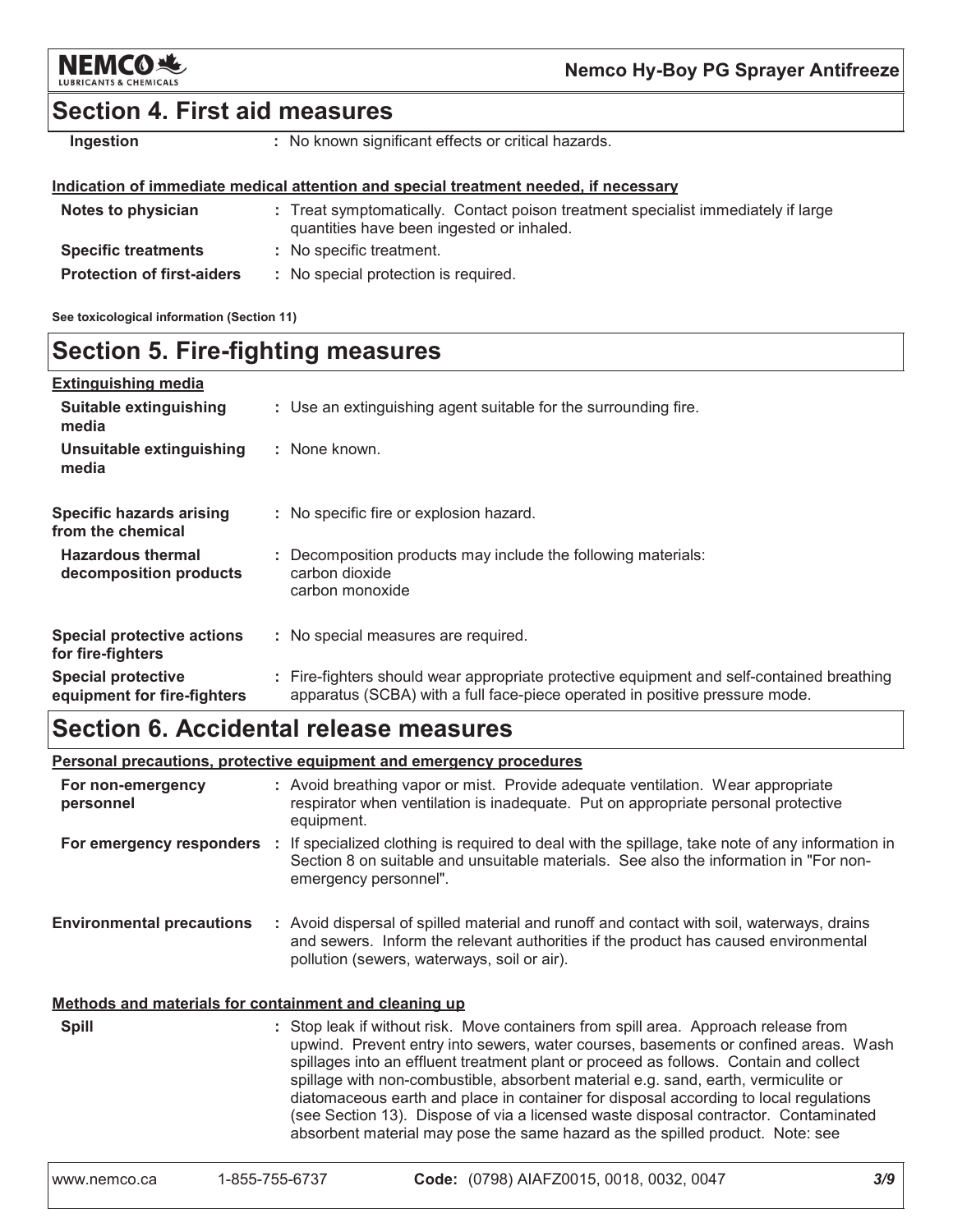

### **Section 6. Accidental release measures**

Section 1 for emergency contact information and Section 13 for waste disposal.

# **Section 7. Handling and storage**

#### **Precautions for safe handling**

| <b>Protective measures</b>                                         | : Put on appropriate personal protective equipment (see Section 8). Do not ingest. Avoid<br>contact with eyes, skin and clothing. Avoid breathing vapor or mist. Keep in the original<br>container or an approved alternative made from a compatible material, kept tightly<br>closed when not in use. Empty containers retain product residue and can be hazardous.<br>Do not reuse container.                                                                                                              |
|--------------------------------------------------------------------|--------------------------------------------------------------------------------------------------------------------------------------------------------------------------------------------------------------------------------------------------------------------------------------------------------------------------------------------------------------------------------------------------------------------------------------------------------------------------------------------------------------|
| Advice on general<br>occupational hygiene                          | : Eating, drinking and smoking should be prohibited in areas where this material is<br>handled, stored and processed. Workers should wash hands and face before eating,<br>drinking and smoking. See also Section 8 for additional information on hygiene<br>measures.                                                                                                                                                                                                                                       |
| Conditions for safe storage,<br>including any<br>incompatibilities | : Store in accordance with local regulations. Store in original container protected from<br>direct sunlight in a dry, cool and well-ventilated area, away from incompatible materials<br>(see Section 10) and food and drink. Keep container tightly closed and sealed until<br>ready for use. Containers that have been opened must be carefully resealed and kept<br>upright to prevent leakage. Do not store in unlabeled containers. Use appropriate<br>containment to avoid environmental contamination |

# Section 8. Exposure controls/personal protection

#### **Control parameters**

| <b>Occupational exposure limits</b> |                                      |                                | TWA (8 hours)   |     |                              | $\vert$ STEL (15 mins) |                                  |  | Ceiling |                  |            |
|-------------------------------------|--------------------------------------|--------------------------------|-----------------|-----|------------------------------|------------------------|----------------------------------|--|---------|------------------|------------|
| Ingredient                          | List name                            | mg/m <sup>3</sup> Other<br>ppm |                 | ppm | ∣ Other<br>mq/m <sup>3</sup> |                        | <b>Other</b><br>$ppm \mid mg/m3$ |  |         | <b>Notations</b> |            |
| Propane-1,2-diol                    | ON 7/2015<br><b>IUS AIHA 10/2011</b> | 50<br>$\overline{\phantom{a}}$ | 10<br>155<br>10 |     |                              |                        |                                  |  |         |                  | Įa,<br>[b] |

Form: [a]Aerosol only. [b]Vapor and aerosol

| Appropriate engineering<br>controls       |  | : Good general ventilation should be sufficient to control worker exposure to airborne<br>contaminants.                                                                                                                                                                                                                                               |
|-------------------------------------------|--|-------------------------------------------------------------------------------------------------------------------------------------------------------------------------------------------------------------------------------------------------------------------------------------------------------------------------------------------------------|
| <b>Environmental exposure</b><br>controls |  | : Emissions from ventilation or work process equipment should be checked to ensure<br>they comply with the requirements of environmental protection legislation.                                                                                                                                                                                      |
| <b>Individual protection measures</b>     |  |                                                                                                                                                                                                                                                                                                                                                       |
| <b>Hygiene measures</b>                   |  | : Wash hands, forearms and face thoroughly after handling chemical products, before<br>eating, smoking and using the lavatory and at the end of the working period. Ensure<br>that eyewash stations and safety showers are close to the workstation location.                                                                                         |
| <b>Eye/face protection</b>                |  | : Safety eyewear complying with an approved standard should be used when a risk<br>assessment indicates this is necessary to avoid exposure to liquid splashes, mists,<br>gases or dusts. If contact is possible, the following protection should be worn, unless<br>the assessment indicates a higher degree of protection: chemical splash goggles. |
| <b>Skin protection</b>                    |  |                                                                                                                                                                                                                                                                                                                                                       |
| <b>Hand protection</b>                    |  | : Chemical-resistant, impervious gloves complying with an approved standard should be<br>worn at all times when handling chemical products if a risk assessment indicates this is<br>necessary.                                                                                                                                                       |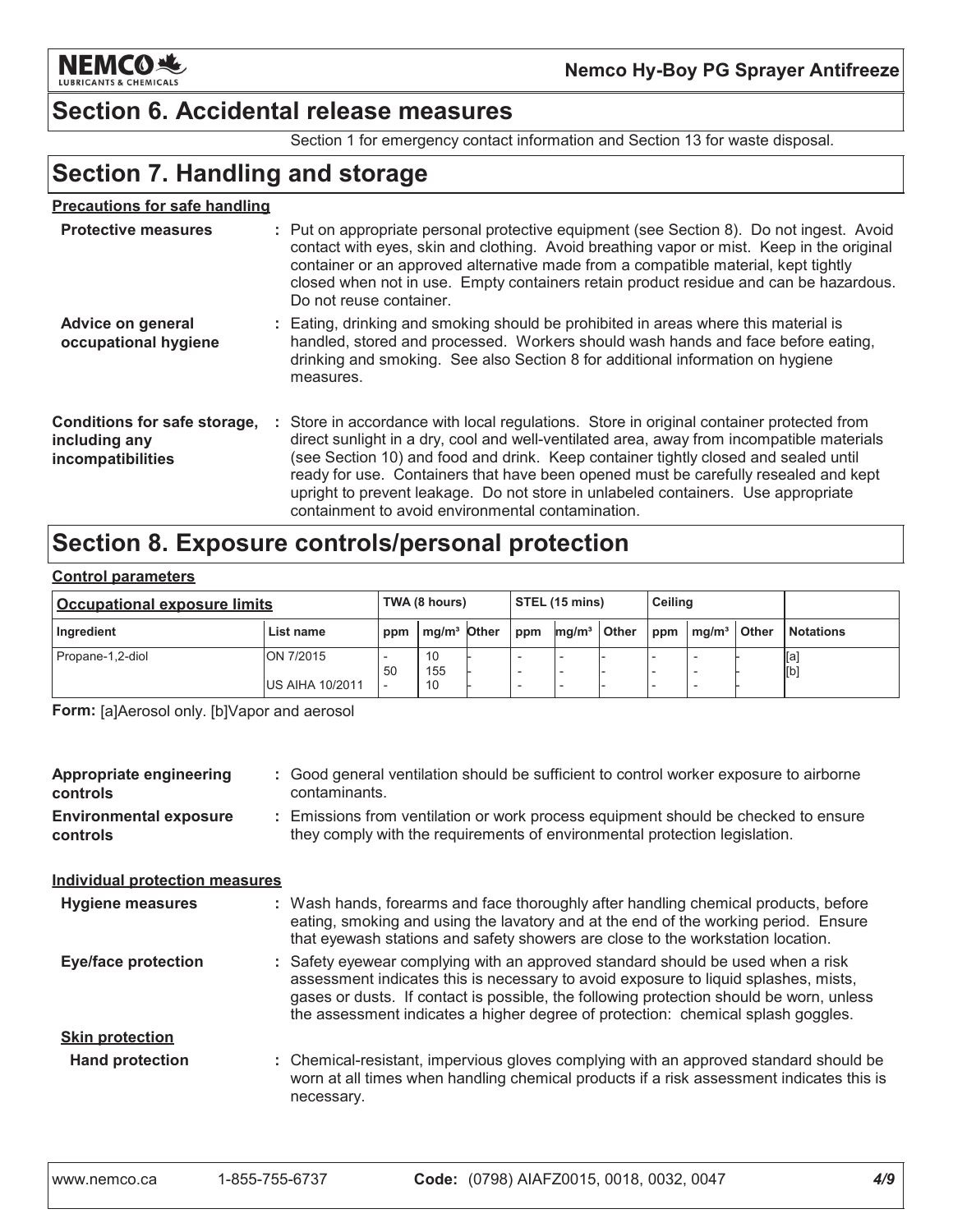

## Section 8. Exposure controls/personal protection

| <b>Body protection</b>        | : Personal protective equipment for the body should be selected based on the task being<br>performed and the risks involved and should be approved by a specialist before<br>handling this product.                                                                                 |
|-------------------------------|-------------------------------------------------------------------------------------------------------------------------------------------------------------------------------------------------------------------------------------------------------------------------------------|
| Other skin protection         | : Appropriate footwear and any additional skin protection measures should be selected<br>based on the task being performed and the risks involved and should be approved by a<br>specialist before handling this product.                                                           |
| <b>Respiratory protection</b> | : Based on the hazard and potential for exposure, select a respirator that meets the<br>appropriate standard or certification. Respirators must be used according to a<br>respiratory protection program to ensure proper fitting, training, and other important<br>aspects of use. |

# Section 9. Physical and chemical properties

| Appearance                                        |                     |
|---------------------------------------------------|---------------------|
| <b>Physical state</b>                             | : Liquid.           |
| Color                                             | $:$ Pink.           |
| Odor                                              | : Mild.             |
| <b>Odor threshold</b>                             | : Not available.    |
| pH                                                | : 9 to 11           |
| <b>Freezing point</b>                             | $: -22^{\circ}$ C   |
| <b>Boiling point</b>                              | : Not available.    |
| <b>Flash point</b>                                | : Not available.    |
| <b>Evaporation rate</b>                           | : Not available.    |
| <b>Flammability (solid, gas)</b>                  | : Not available.    |
| Lower and upper explosive<br>(flammable) limits   | : Not available.    |
| Vapor pressure                                    | : Not available.    |
| Vapor density                                     | : Not available.    |
| <b>Relative density</b>                           | : 1.034             |
| Solubility in water                               | : Soluble in water. |
| <b>Partition coefficient: n-</b><br>octanol/water | : Not available.    |
| <b>Auto-ignition temperature</b>                  | : Not available.    |
| <b>Decomposition temperature</b>                  | : Not available.    |
| <b>Viscosity</b>                                  | : Not available.    |

# Section 10. Stability and reactivity

| <b>Reactivity</b>                            | : No specific test data related to reactivity available for this product or its ingredients. |
|----------------------------------------------|----------------------------------------------------------------------------------------------|
| <b>Chemical stability</b>                    | : The product is stable.                                                                     |
| <b>Possibility of hazardous</b><br>reactions | : Under normal conditions of storage and use, hazardous reactions will not occur.            |
| <b>Conditions to avoid</b>                   | : No specific data.                                                                          |
| Incompatible materials                       | : Reactive or incompatible with the following materials: oxidizing materials.                |
|                                              |                                                                                              |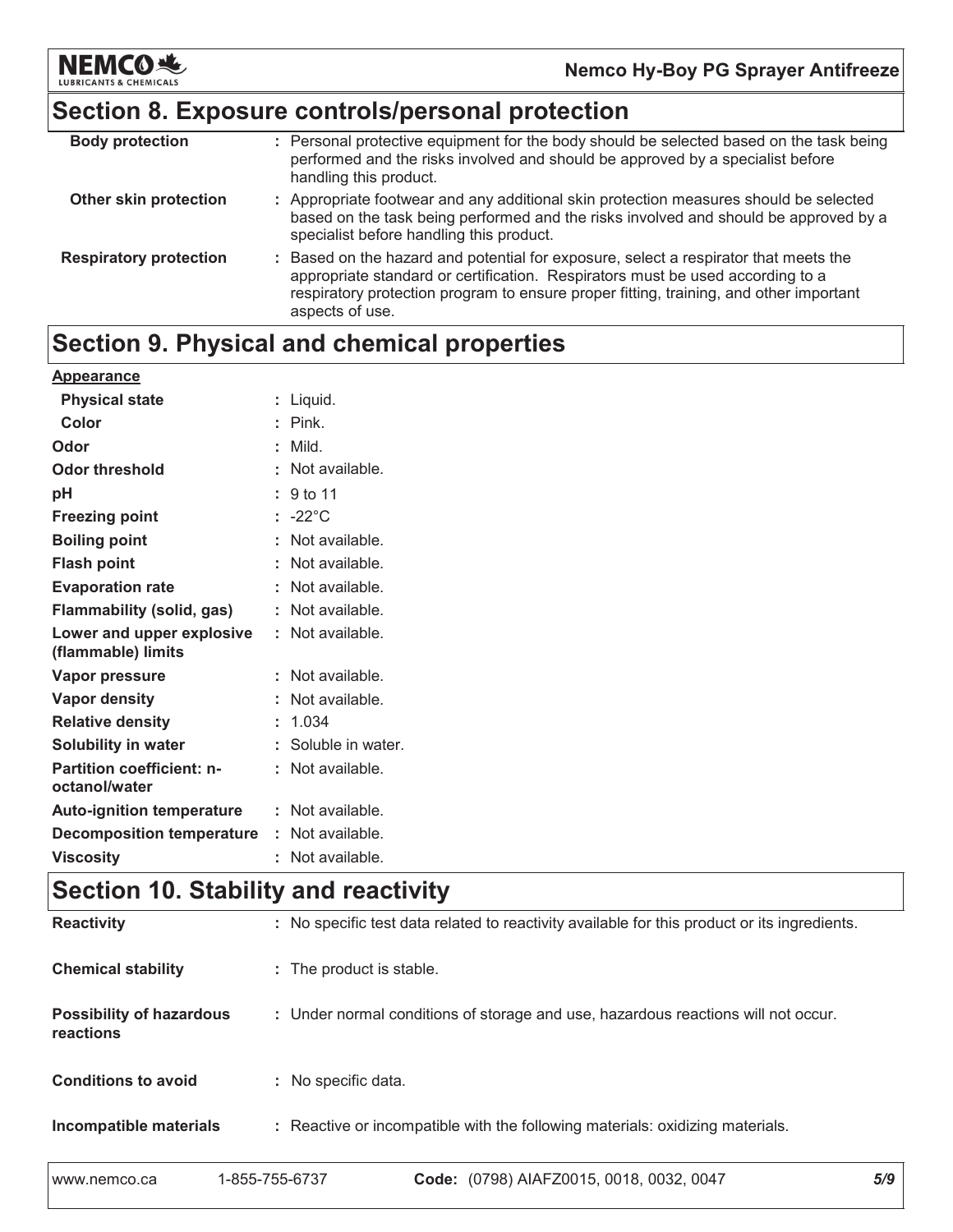

# **Section 10. Stability and reactivity**

**Hazardous decomposition** : Under normal conditions of storage and use, hazardous decomposition products should products not be produced.

# **Section 11. Toxicological information**

#### Information on toxicological effects

#### **Acute toxicity**

| <b>Product/ingredient name</b> | <b>Result</b>            | <b>Species</b> | <b>Dose</b>              | <b>Exposure</b> |
|--------------------------------|--------------------------|----------------|--------------------------|-----------------|
| Propane-1.2-diol               | LD50 Dermal<br>LD50 Oral | Rabbit<br>Rat  | 20800 mg/kg<br>$20$ g/kg |                 |

#### **Irritation/Corrosion**

| <b>Product/ingredient name</b> | ⊦Result                | <b>Species</b> | <b>Score</b> | <b>Exposure</b>  | <b>Observation</b> |
|--------------------------------|------------------------|----------------|--------------|------------------|--------------------|
| Propane-1.2-diol               | l Eves - Mild irritant | Rabbit         |              | 24 hours 500 mg  |                    |
|                                | Eves - Mild irritant   | Rabbit         |              | $100 \text{ ma}$ |                    |

#### **Sensitization**

There is no data available.

#### **Mutagenicity**

There is no data available.

#### Carcinogenicity

There is no data available.

#### **Reproductive toxicity**

There is no data available.

#### **Teratogenicity**

There is no data available.

#### Specific target organ toxicity (single exposure)

There is no data available.

#### Specific target organ toxicity (repeated exposure)

There is no data available.

#### **Aspiration hazard**

There is no data available.

| Information on the likely | : Dermal contact. Eye contact. Inhalation. Ingestion. |  |  |
|---------------------------|-------------------------------------------------------|--|--|
| routes of exposure        |                                                       |  |  |

#### **Potential acute health effects**

| Eye contact         | : Causes eye irritation.                            |
|---------------------|-----------------------------------------------------|
| <b>Inhalation</b>   | : No known significant effects or critical hazards. |
| <b>Skin contact</b> | : No known significant effects or critical hazards. |
| Ingestion           | : No known significant effects or critical hazards. |

#### Symptoms related to the physical, chemical and toxicological characteristics

| Eye contact         | : Adverse symptoms may include the following:<br>pain or irritation<br>watering<br>redness |
|---------------------|--------------------------------------------------------------------------------------------|
| <b>Inhalation</b>   | : No known significant effects or critical hazards.                                        |
| <b>Skin contact</b> | : No known significant effects or critical hazards.                                        |
|                     |                                                                                            |

| 1-855-755-6737<br>www.nemco.ca | Code: (0798) AIAFZ0015, 0018, 0032, 0047 |
|--------------------------------|------------------------------------------|
|--------------------------------|------------------------------------------|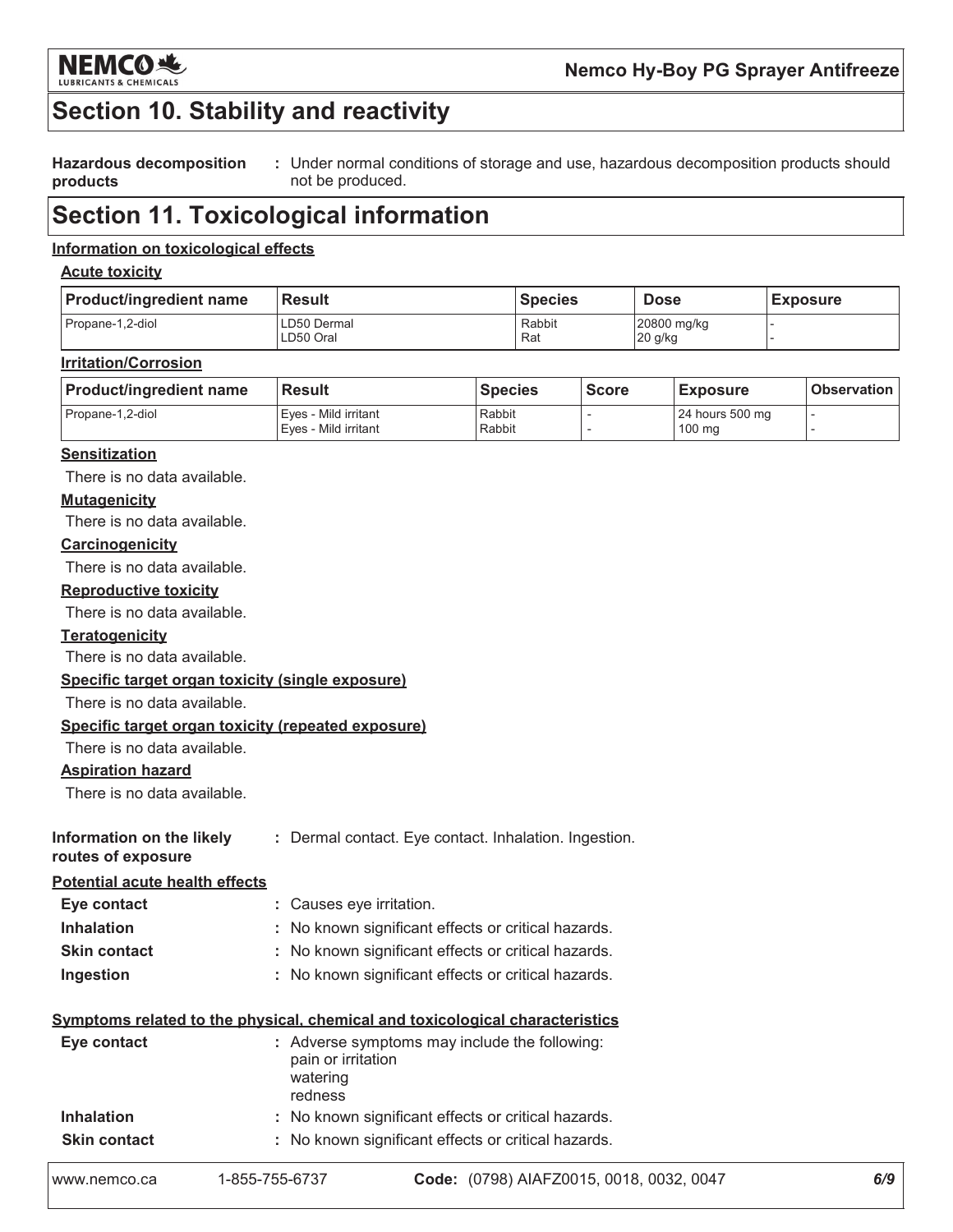

# **Section 11. Toxicological information**

Ingestion

: No known significant effects or critical hazards.

#### Delayed and immediate effects and also chronic effects from short and long term exposure

| <b>Short term exposure</b>              |                                                     |
|-----------------------------------------|-----------------------------------------------------|
| <b>Potential immediate</b><br>effects   | : No known significant effects or critical hazards. |
| <b>Potential delayed effects</b>        | : No known significant effects or critical hazards. |
| Long term exposure                      |                                                     |
| <b>Potential immediate</b><br>effects   | : No known significant effects or critical hazards. |
| <b>Potential delayed effects</b>        | : No known significant effects or critical hazards. |
| <b>Potential chronic health effects</b> |                                                     |
| General                                 | : No known significant effects or critical hazards. |
| Carcinogenicity                         | : No known significant effects or critical hazards. |
| <b>Mutagenicity</b>                     | No known significant effects or critical hazards.   |
| <b>Teratogenicity</b>                   | No known significant effects or critical hazards.   |
| <b>Developmental effects</b>            | No known significant effects or critical hazards.   |
| <b>Fertility effects</b>                | No known significant effects or critical hazards.   |

#### **Numerical measures of toxicity**

#### **Acute toxicity estimates**

There is no data available.

# **Section 12. Ecological information**

#### **Toxicity**

| <b>Product/ingredient name</b> | <b>Result</b><br><b>Species</b>     |                                  | <b>Exposure</b> |
|--------------------------------|-------------------------------------|----------------------------------|-----------------|
| Propane-1,2-diol               | Acute EC50 >110 ppm Fresh water     | Daphnia - Daphnia magna          | 48 hours        |
|                                | Acute LC50 1020000 µg/L Fresh water | Crustaceans - Ceriodaphnia dubia | 48 hours        |
|                                | Acute LC50 710000 µg/L Fresh water  | Fish - Pimephales promelas       | 96 hours        |

#### Persistence and degradability

There is no data available.

#### **Bioaccumulative potential**

| <b>Product/ingredient name</b> | $LogP_{ow}$ | <b>BCF</b> | <b>Potential</b> |
|--------------------------------|-------------|------------|------------------|
| Propane-1,2-diol               | $-1.07$     |            | l low            |

#### **Mobility in soil**

| Soil/water partition          | : There is no data available. |
|-------------------------------|-------------------------------|
| coefficient $(K_{\text{oc}})$ |                               |

#### Other adverse effects

: No known significant effects or critical hazards.

| www.nemco.ca | 1-855-755-6737 | Code: (0798) AIAFZ0015, 0018, 0032, 0047 |  |
|--------------|----------------|------------------------------------------|--|
|--------------|----------------|------------------------------------------|--|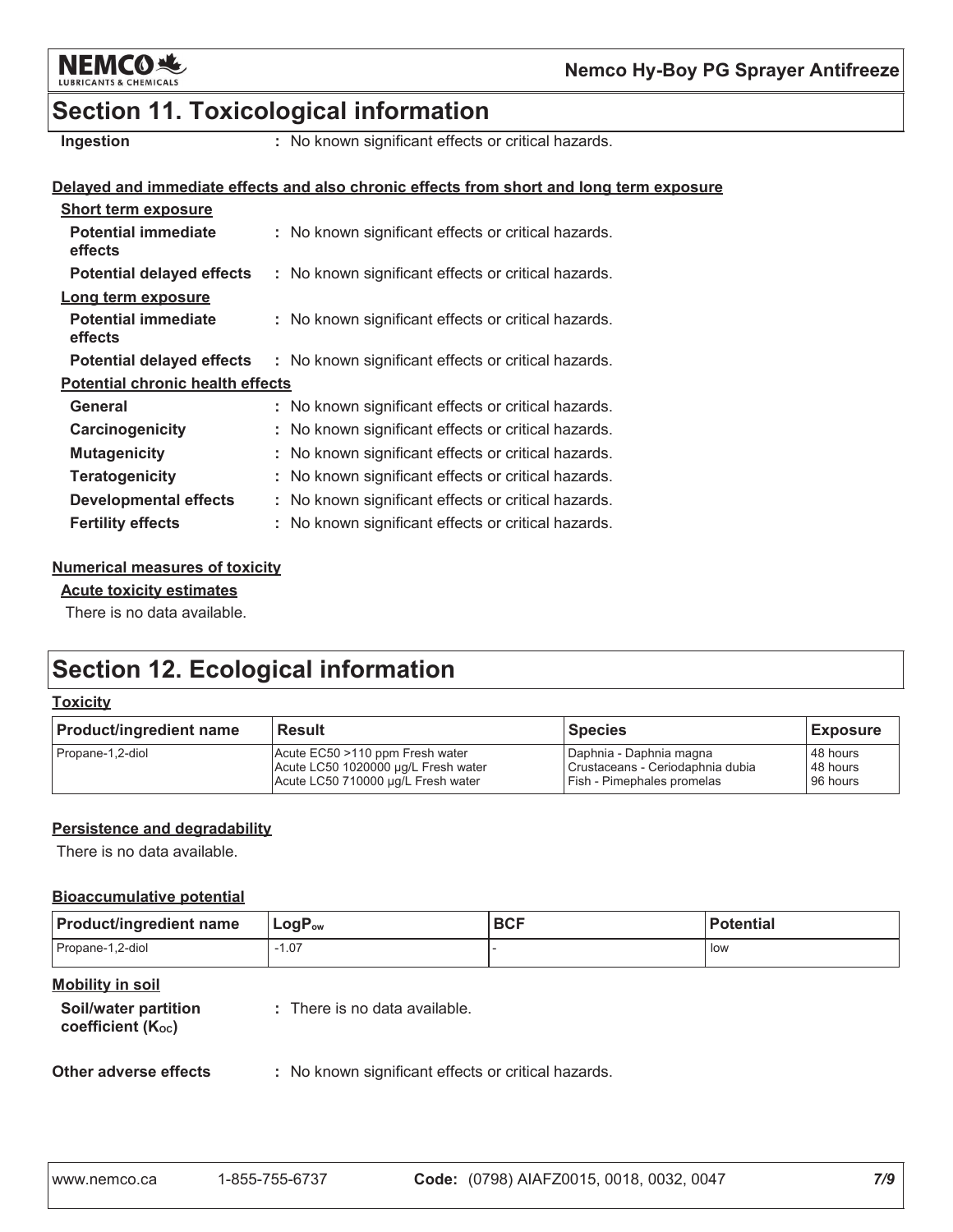

# **Section 13. Disposal considerations**

**Disposal methods** : The generation of waste should be avoided or minimized wherever possible. Disposal of this product, solutions and any by-products should comply with the requirements of environmental protection and waste disposal legislation and any regional local authority requirements. Dispose of surplus and non-recyclable products via a licensed waste disposal contractor. Waste should not be disposed of untreated to the sewer unless fully compliant with the requirements of all authorities with jurisdiction. Waste packaging should be recycled. Incineration or landfill should only be considered when recycling is not feasible. This material and its container must be disposed of in a safe way. Care should be taken when handling empty containers that have not been cleaned or rinsed out. Empty containers or liners may retain some product residues. Avoid dispersal of spilled material and runoff and contact with soil, waterways, drains and sewers.

### **Section 14. Transport information**

|                                      | <b>TDG</b>               | <b>IMDG</b>    | <b>IATA</b>              |
|--------------------------------------|--------------------------|----------------|--------------------------|
| <b>UN number</b>                     | Not regulated.           | Not regulated. | Not regulated.           |
| <b>UN proper</b><br>shipping name    | $\overline{\phantom{0}}$ |                | $\overline{\phantom{a}}$ |
| <b>Transport</b><br>hazard class(es) | -                        | -              |                          |
| <b>Packing group</b>                 | $\overline{\phantom{a}}$ | -              |                          |
| <b>Environmental</b><br>hazards      | No.                      | No.            | No.                      |
| <b>Additional</b><br>information     | $\overline{a}$           |                |                          |

**AERG** : Not applicable

Special precautions for user : Transport within user's premises: always transport in closed containers that are upright and secure. Ensure that persons transporting the product know what to do in the event of an accident or spillage.

# **Section 15. Regulatory information**

| <b>Canadian lists</b>        |                                          |
|------------------------------|------------------------------------------|
| <b>Canadian NPRI</b>         | : None of the components are listed.     |
| <b>CEPA Toxic substances</b> | : None of the components are listed.     |
| <b>Canada inventory</b>      | : All components are listed or exempted. |
| <b>International lists</b>   |                                          |
| <b>National inventory</b>    |                                          |
| <b>Australia</b>             | : All components are listed or exempted. |
| China                        | : All components are listed or exempted. |
| <b>Europe</b>                | : All components are listed or exempted. |